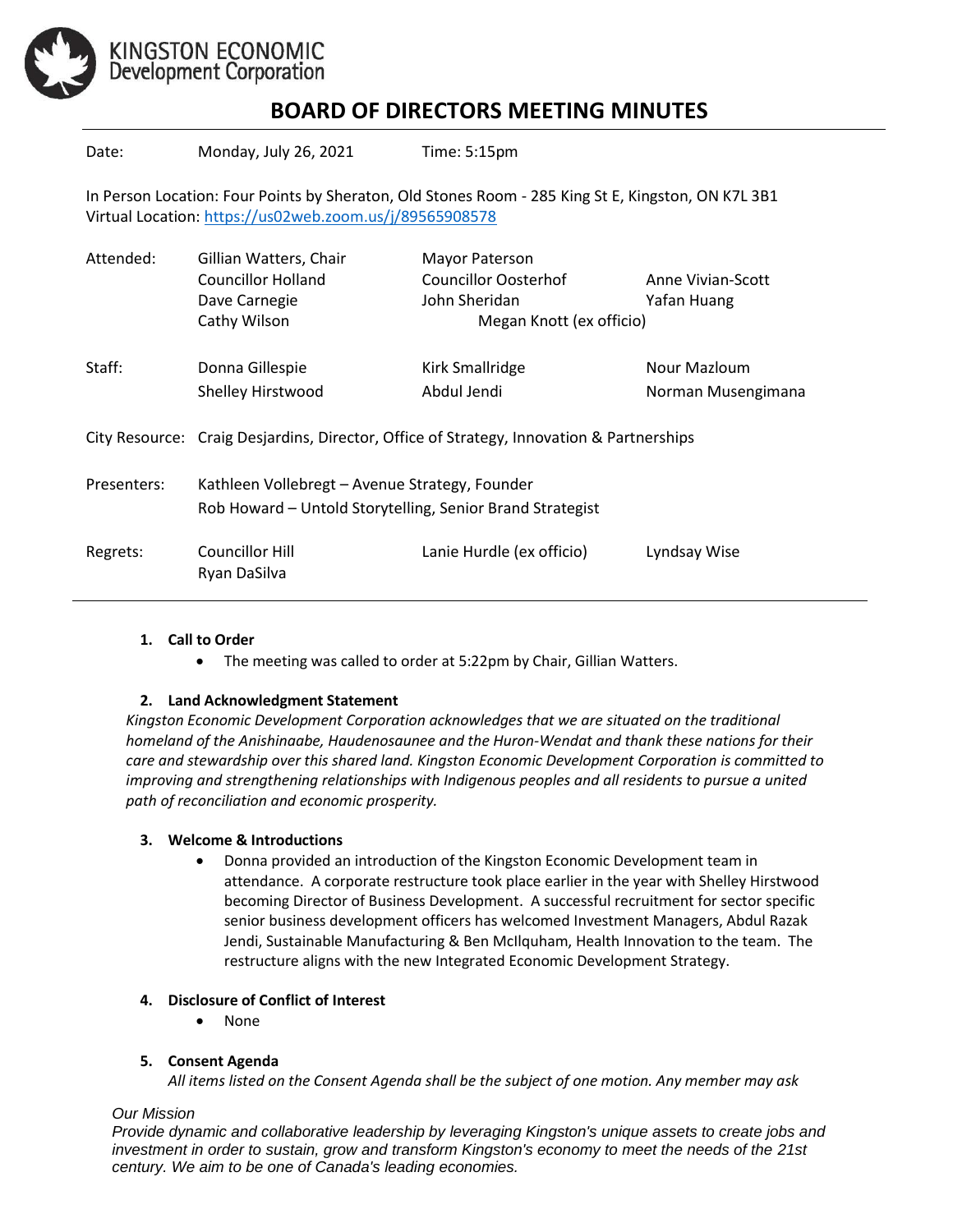

KINGSTON ECONOMIC<br>Development Corporation

# **BOARD OF DIRECTORS MEETING MINUTES**

*for an item(s) to be separated from that motion to be dealt with separately.*

- I. Approval of Agenda
- II. Approval of the May 31, 2021 Board of Directors Meeting Minutes
- III. Approval of the April 12, 2021 Finance & Audit Committee Meeting Minutes
- IV. City of Kingston Updates June & July
- V. Tourism Kingston Updates June & July

*Motion to accept reports and approve agenda and minutes. Mover: John Sheridan Seconder: Anne Vivian-Scott* 

# **6. Business Arising from Items in the Consent Agenda**

- The Board of Directors requested the CEO report be a stand alone for all future meetings.
- The Board of Directors discussed items from the City of Kingston update including workforce initiatives & revisioning of the Kingston Economic Recovery Team. A miss-match with skillsets for individuals displaced by COVID-19 was identified by Craig Desjardins as a concern for the region in addition to reduced immigration.
- The Board inquired about progress on the airport file. The City of Kingston applied for a grant to support the return of regional air services. It was noted that notice of status should be received within coming weeks.

# **7. CEO Reports**

- I. *June & July Updates & Q2 Report/Mid-Year Results*
- Donna presented key highlights of the activities of Kingston Economic Development during the first and second quarter of 2021 and different programs being facilitated. Donna noted that activity within the Corporation has been increasing with the lightening of COVID-19 restrictions. The Board discussed activity related to the priority sectors in advanced manufacturing and health innovation. Donna highlighted mid year activity results:
	- 56 Investment Attraction Inquiries
	- 44 new Investment Leads
	- 18 Active Investment Opportunities
	- 116 Business inquires
	- 614 COVID-19 Outreaches
	- \$229,207 in Grants contributed to Businesses
	- 297 Start-up Inquiries
	- 268 Consultations with Small Businesses
	- 540 Individuals Participating in Workshops & Events
	- 11 entrepreneurial support programs facilitated
- The Board of Directors inquired about the other revenue occurring on the financial summary and if revenues were related to the Kingston Pandemic Recovery Fund. Donna explained the budget breakdown and that the Pandemic Fund was not originally budgeted at the start of the year. An updated budget with forecasts will be provided during the next meeting.

# **8. Branding Presentation & Discussion: Kathleen Vollebregt & Rob Howard**

*Alignment with IEDSP: Enhance Marketing & Communications*

*Recommendation 8 - Align Kingston Branding among Key Partners & Stakeholders Recommendation 9 - Consider Renaming Kingston Economic Development to invest Kingston*

I. Profiles of Branding Resources

*Our Mission*

*Provide dynamic and collaborative leadership by leveraging Kingston's unique assets to create jobs and investment in order to sustain, grow and transform Kingston's economy to meet the needs of the 21st century. We aim to be one of Canada's leading economies.*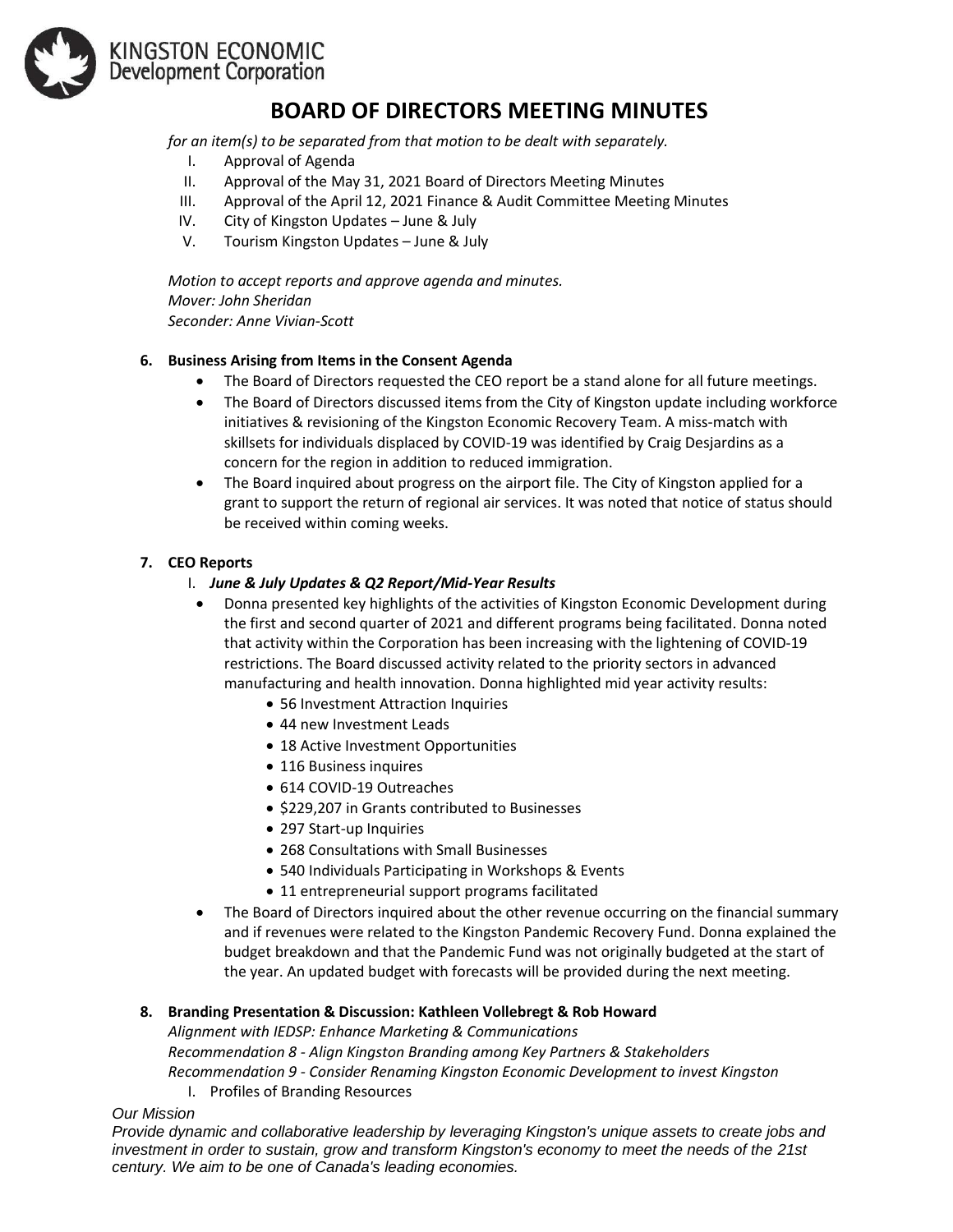

# KINGSTON ECONOMIC<br>Development Corporation

# **BOARD OF DIRECTORS MEETING MINUTES**

- II. Place Branding recap of research undertaken in 2018
- III. Tourism Kingston Destination Brand
- IV. Community Brand Framework
	- Donna introduced Kathleen Vollebregt and Rob Howard of Avenue Strategy and Untold Storytelling to provide a branding presentation prepared for Kingston Economic Development and to discuss work undertaken on the alignment of the Kingston brand over the past few years.
	- Copies of branding resources were circulated to the Board of Directors and would be added to the Digital Board Binder.
	- Donna noted the branding profile for Kingston has been in development since 2017 in collaboration with many partners and industry experts incorporating ideals learned from City Nation Place Branding Conference findings.
	- Kathleen presented market research undertaken by IPSOS Marketing relating to key factors for driving attraction from business and individuals. The research identified perceptions about different personas and was used to develop an attraction strategy for Kingston.
	- Kathleen explained the importance of destination marketing and noted the top 12 key factors within research for attracting tourists correlated with the key factors that attracted business investment, and those principles were incorporated into the Kingston Branding Strategy. Kathleen recommended the Corporation research to identify the perception, work on brand alignment and collaborative economic development tools, and common language for sectoral focus for Kingston as a prime location to live, work and invest.
	- Kathleen noted two key factors to building a brand will be mental and physical availability and explained that we will need to have Kingston's Community Brand be top of mind and consistent to have consumers recall Kingston when thinking of place to live or invest.
	- Rob Howard presented the stakeholder ecosystem for the Kingston Community Brand and noted the importance of stakeholder alignment and governance such as brand guidelines to ensure brand is always expressed consistently and collaboratively.
	- The Board of Directors discussed the proposal of a corporate name change for the Kingston Economic Development Corporation to "Invest Kingston". Donna recommended a hybrid model where Legal name stays as Kingston Economic Development Corporation but would support brand identity of Invest Kingston. The Board discussed:
		- Risks/costs and resource requirements associated with a legal name change and options for the change of name (Ie. Change the name over time, or do not change it at all)
		- Potential confusion regarding perception of ownership of Corporation relating to foreign investment with popularity of "Invest" naming convention
		- The need to identify and promote brand ambassadors and Community Brand Governance model for Kingston
		- The importance of working collaboratively amongst partners and sharing a common message for the promotion of the City
	- The Board confirmed the approach and direction to maintain the corporate name of Kingston Economic Development Corporation with animate Invest Kingston in marketing communications.
- **9. New Business**
	- None

# *Our Mission*

*Provide dynamic and collaborative leadership by leveraging Kingston's unique assets to create jobs and investment in order to sustain, grow and transform Kingston's economy to meet the needs of the 21st century. We aim to be one of Canada's leading economies.*